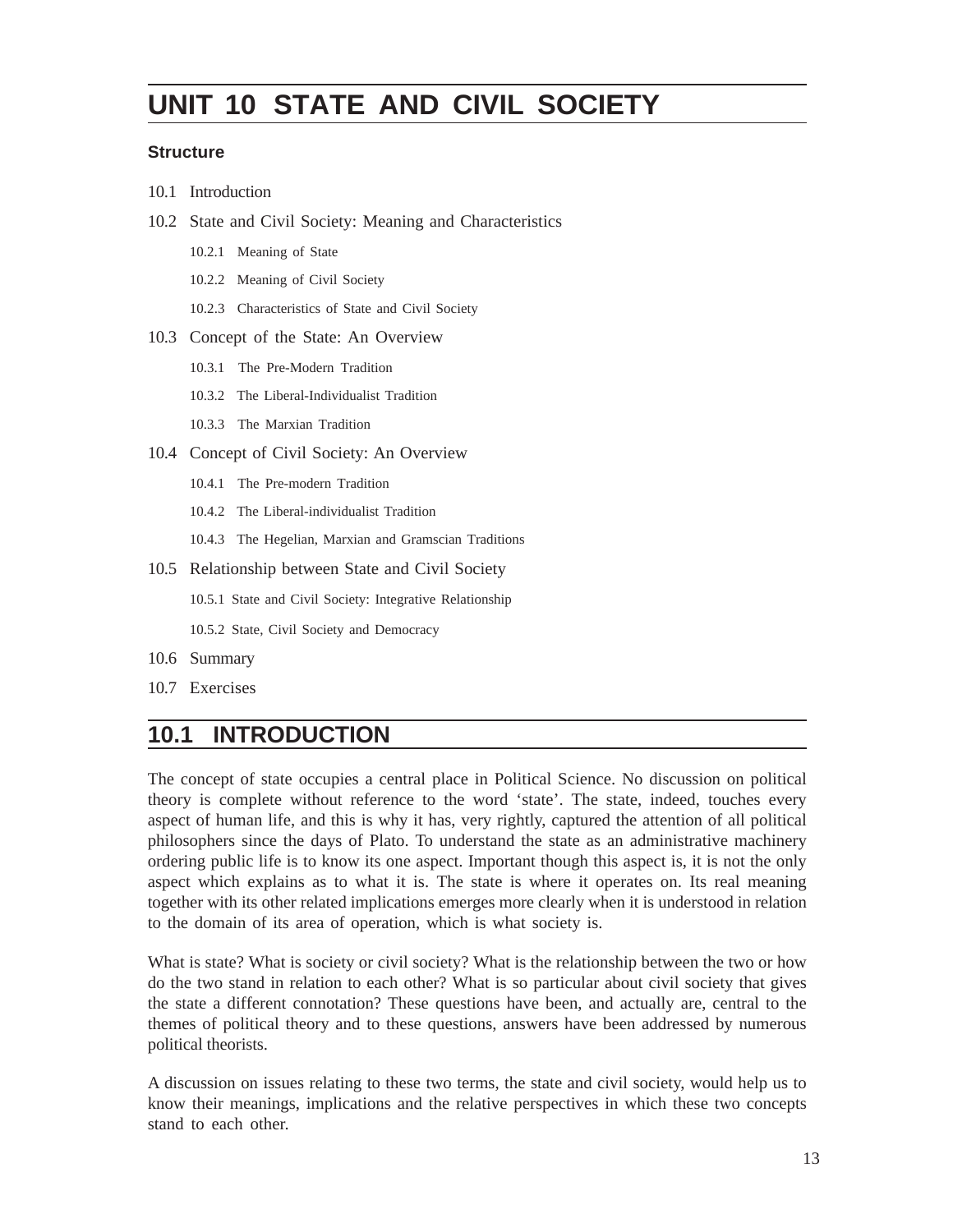## **10.2 STATE AND CIVIL SOCIETY: MEANING AND CHARACTERISTICS**

It is very common to address society as civil society, civil society as political society, political society as state. To understand each as one or the other is to know none of them. While the concept 'society' is a generic term, the term civil society denotes a type of society particular to a time and set in a particular situation. 'Society' refers, in general terms, to the totality of 'social relationships', conscious or unconscious, deliberate or otherwise. 'Civil Society', on the other hand, concerns itself to matters relating to 'public'. This brings the term 'civil society' close to the concept of 'political society'. Indeed, the two terms presuppose a society where civility is their characteristic feature, but 'civil society' extends to areas *far away* from the reach of 'political society'. The institution of family, for example, is an area covered by 'civil society', but it is a domain where 'political society' does better to stay away from. 'Political society' covers a whole range of activities related to 'political' directly or indirectly, but it remains *wider* than the term 'state' when the latter is treated merely as a matter of governance.

It is indeed, important to know the meanings of these terms clearly if one seeks to understand the relationship between them, especially between the state and civil society.

#### **10.2.1 Meaning of State**

The state, as a word *stato*, appeared in Italy in the early part of the sixteenth century in the writings of Machiavelli (1469-1527). The meaning of the state in the sense of a body politic became common in England and France in the later part of the sixteenth century. The word *staatskunst* became the German equivalent of *ragione di stato* during the seventeenth century and a little later, the word *staatrecht* got the meaning of *jus publican* (see Sabine, "State", *The Encyclopaedia of the Social Sciences* Vol. XIV). Thus, came the use of the term 'State'.

The state has included, from the beginning, a reference to a land and a people, but this alone would not constitute a state. It refers also to a unity, a unity of legal and political authority, regulating the outstanding external relationships of man in society, existing within society. It is what it does, i.e., creates a system of order and control, and for this, is vested with the legal power of using compulsion and coercion.

A state, thus, is found in its elaborate system. It is found in its institutions which create laws and which enforce them, i.e., in institutions such as the legislature, the executive and the judiciary. It is found in the bureaucratic institutions which are attached to every executive branch of the government. It is found in the institutions which are called into operation when its will is challenged, i.e., the military and the police. The state is the sum – total of these institutions. Ralph Miliband *(The State in Capitalist Society*) writes, "These are the institutions – the government, the administration, the military and the police, the judicial branch, sub-central government and parliamentary assemblies – which make up the state…". In these institutions lies the state power; through these institutions come the laws of the state, and from them spring the legal right of using physical force.

The state as governance is a system related to what may be called the political system or the political society. It includes, on the one hand, institutions such as the political parties, pressure groups, the opposition, etc., and on the other, large-scale industrial houses, religious and caste institutions, trade unions, etc. These institutions, existing outside of the state system, attempt to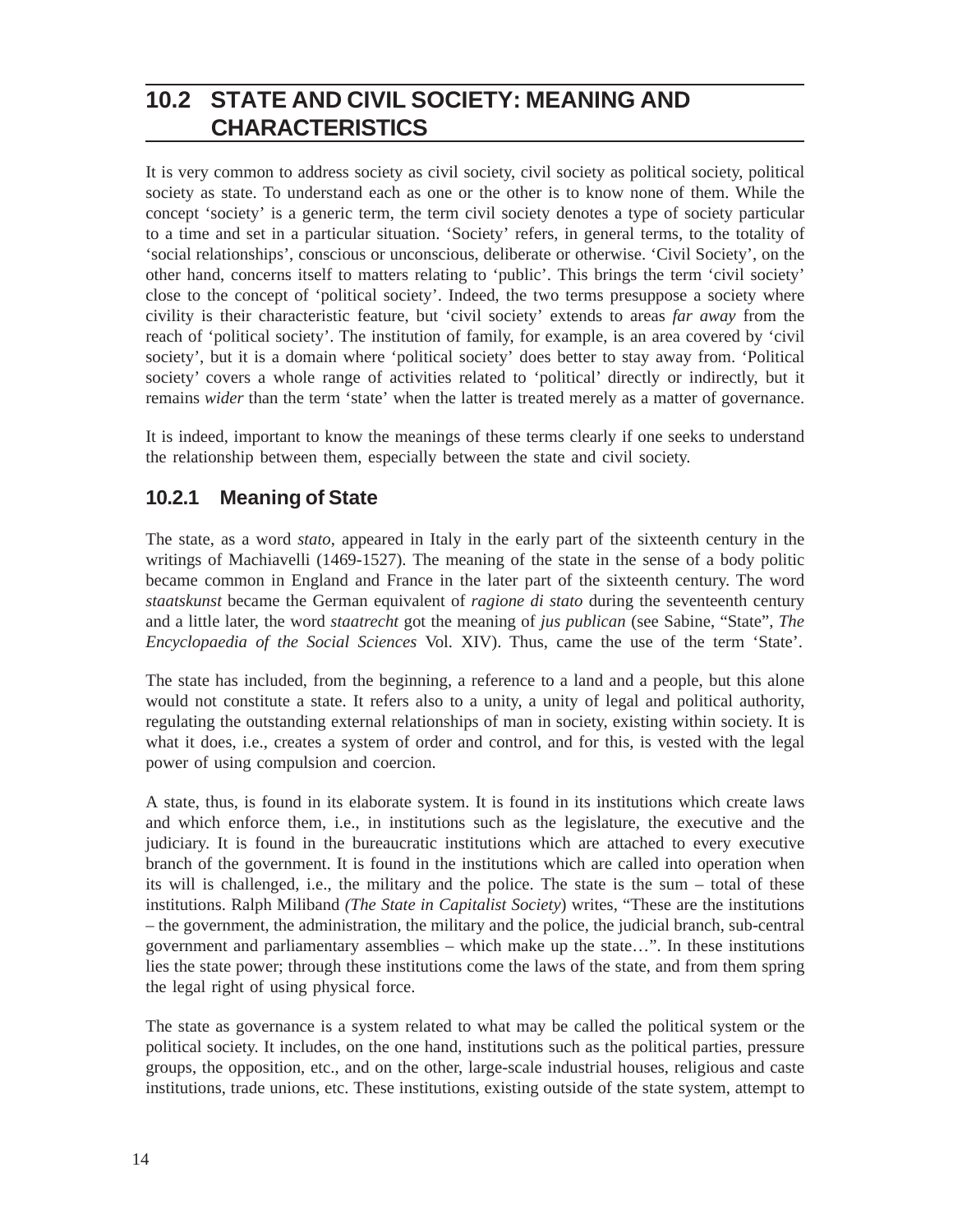influence the functioning of the state, somewhere even dominating it, and somewhere in collaboration with it. Skocpol (*States and Social Revolution: A Comparative Analysis of France, Russia and China*) sums up what Neera Chandhoke (*State and Civil Society)* calls the statist perspective of the state, "the state properly conceived …. is rather a set of administrative, policing and military organizations headed, and more or less well coordinated by, an executive authority. Any state first and fundamentally extracts resources from society and deploys these to create and support coercive and administrative organizations…. Moreover, coercive and administrative organizations are only parts of overall political systems. These systems also may contain institutions through which social interests are represented in state policy-making as well as institutions through which non-state actors are mobilised to participate in policy implementation. Nevertheless, the administrative and coercive organisations are the basis of state power."

The other strand giving the state a meaning comes from Michael Foucault ('Truth and Power' in P. Rabinow, ed., *The Foucalt Reader*, 1987) who regards the state as built on power relations already existing in society. Chandhoke writes about Foucault, "The state, he (Foucault) concluded, can only operate on the basis of existing relations of domination and oppression in society."

Rejecting both the perspectives of the state, Chandhoke says, "The statists (Skocpol and others) concentrate on the state at the expense of society, and the theorists in the Foucauldian mode concentrate on social interaction at the expense of the state." She concludes that the state, with a view to understanding it in relation to society, and vice-versa, "is a social relation because it is the codified power of the social formation."

#### **10.2.2 Meaning of Civil Society**

The concept of civil society, to give it a meaning, embraces an entire range of assumptions, values and institutions, such as political, social and civil rights, the rule of law, representative institutions, a public sphere, and above all a plurality of associations. Commenting on it, David Held (*Models of Democracy*) stated that it retains "a distinctive character to the extent that it is made up of areas of social life …. the domestic world, the economic sphere, cultural activities and political interaction … which are organised by private or voluntary arrangements between individuals, and groups outside the direct control of the state." Adding to political interaction, civil society constitutes what Jurgen Habermas called 'the public sphere'. Enlarging the view of civil society, one may include in it the structure of modern national state, economic modernization, great interconnectedness with other societies, free enterprise and what John Dunn (*Western Political Theory*) refers to as "the modern representative democratic republic."

Chandhoke sums up the meaning of civil society "as the public sphere where individuals come together for various purposes both for their self-interest and for the reproduction of an entity called society." "It is a", she continues, "sphere which is public because it is formally accessible to all, and in principle all are allowed entry into this sphere as the bearers of rights."

The concept of civil society came up as and when a social community sought to organise itself independently of the specific direction of state power. Historically, the concept, Chandhoke says, "came into existence when the classical political economists sought to control the power of the Mercantilist State". With the passage of time, the concept of civil society moved on progressively: becoming a central plank of democratic movements in eighteenth century.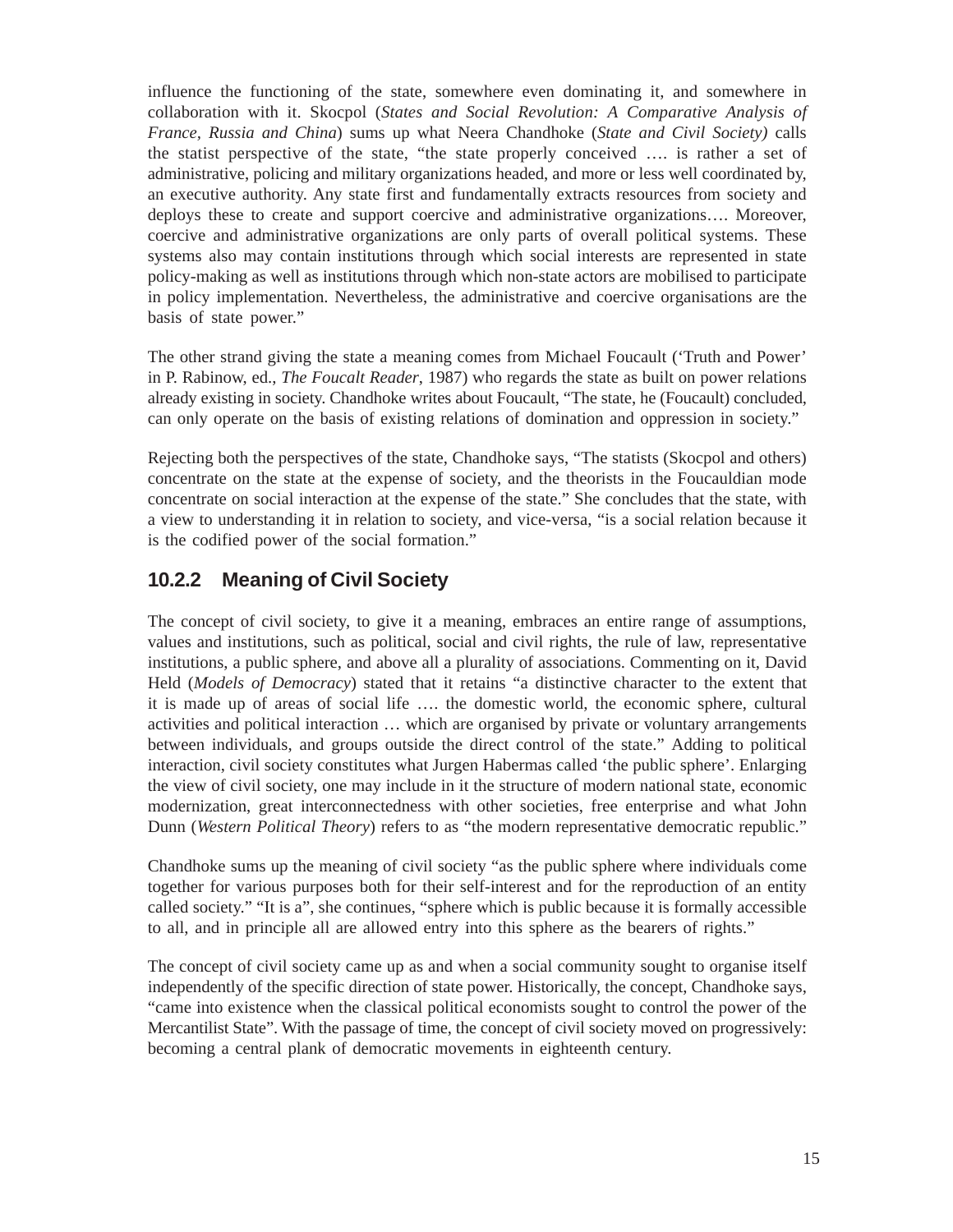#### **10.2.3 Characteristics of State and Civil Society**

State exists within the society. This makes the state and society analytically distinct. The two are not the same. Society is a web of social relationships and as such, includes the totality of social practices, which are essentially plural, but at the same time, are relational. The hierarchically organised and maintained social practices of a given community establish, in their turn, all kinds of power equations and relations among its members. The state comes in to give these power relations a fixity, and thereby to society its stability. The state gives legitimacy to social relationships as expressed in social practices because it recognises them and codifies them through legal acts. It is in this sense that the state can be described as the codified power of the social formation of a given time.

The state, so considered, is itself a distinct and discrete organisation of power in so far as it possesses the capacity to select, categorise, crystallise and arrange power in formal codes and institutions. And this capacity gives to the state its status – power, power to take decisions, power to enforce decisions, and also power to coerce those who defy them. But the state so considered derives its power from society. It is, in this sense, a codified power, but within the framework of the society in which it operates.

The state, as a social relation and also as a codified power in a given society, would have certain characteristics of its own. These characteristics can be stated as:

- a) The state is a power, organised in itself. It has the power to legitimise social relations and gives them recognition through formal codes and institutions. This gives the state a distinct and irreducible status in society while making it autonomous from classes and contending factions existing in it.
- b) The state emerges as a set of specifically political practices which defines binding decisions and enforces them, to the extent of intervening in every aspect of social life.
- c) The state monopolises all means of coercion. No other organisation in the society has this power.
- d) The state gives fixity to social relations, and social stability to society. The social order, according to Chandhoke, "is constituted through the state and exists within the parameters laid down by the state."
- e) The state exists within the framework of a given society. As society responds to the changing conditions compelled by numerous social forces, the state responds to the changing society. The state always reflects the changing relations of society. As society constantly re-enacts itself, so does the state.

The liberal and the marxist perspectives of civil society differ drastically. For the liberals, civil society presupposes democratic states together with the accountability of the states, the limits on state power, the responsiveness to the spontaneous life and the interactions of civil society. For the marxists, civil society is the arena of class conflicts, selfish competition and exploitation, the state acting to protect the interests of the owning classes. A definition of civil society comprising the insights of both the liberals and the marxists must take into account the following:

a) The state power must be controlled and it has to become responsive through democratic practices of an independent civil society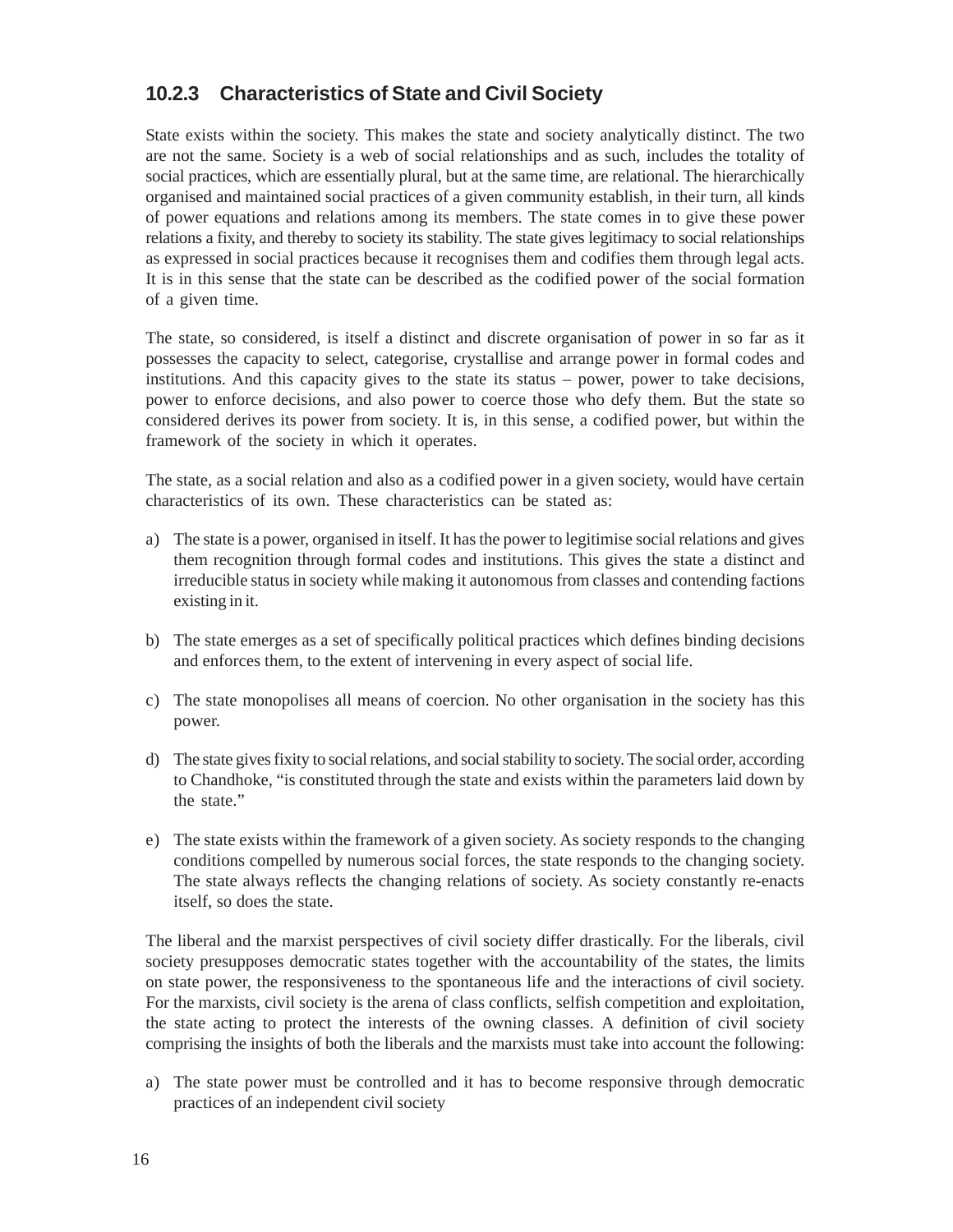- b) Political accountability has to reside not only in constitutions, laws, and regulations, but also in the social fabric or what Habermas calls the competence of the 'political public' which, in turn, has the following implications: (i) it implies that the people come together in an arena of common concerns, in debates and discussion and discourse free from state interference (ii) it implies that the discourse is accessible to all (iii) it implies a space where public discussion and debate can take place.
- c) Democratic norms and processes have to be imbibed in the social order.
- d) Civil society is the public sphere of society. It is the location of these processes by which the experiences of individuals and communities, and the expression of experiences in debates and discussions, affirmation and constitution are mediated. It is also a theatre where "the dialectic between the private and the public are negotiated. It is the process by which society seeks to "breach" and counteract the simultaneous "totalisation" unleashed by the state" (Bayart, "Civil Society in Africa", in Chabal, P., ed., *Political Domination in Africa: Reflections on the Limits of Power*). It is a site where the state is forbidden to shape public opinion and perceptions.

## **10.3 CONCEPT OF THE STATE: AN OVERVIEW**

The state, being at the very core of political theory, has been defined differently by different political philosophers since the time of the ancient Greek. For some, it is an institution of coercion, while for others, it is the custodian of the rights of the people. While some, like the anarchists, would like to abolish the state straight away, others like the socialists of the nonmarxian shade would want it to stay to establish socialism.

Despite the fact that the state has meant different things to different people, one cannot ignore the central place the state has in political theory. One would do better, if one attempts to discuss the meaning of the state vis-à-vis society which has come to us by a host of eastern political philosophers.

### **10.3.1 The Pre-modern Tradition**

In all his works in political theory, there is a strong case which Plato (428/7- 348/7 BC) builds in favour of an omnipotent rule. The problem to which Plato addressed himself was not as to how best a government could be created, but as to how the best government could be installed. It is the job of the government, Plato affirmed more than once, to help people live a complete life. It is, thus, with Plato a matter of just not a government, but a just government, just not a government any how, but a perfect government, the government that was able to deliver happiness for all who lived therein. For Plato, a state is a system of relationships in which everyone does his own business and where the job of the state is to maintain, and promote such relationships.

Following his teacher Plato, Aristotle (384-322 BC) defined the state as *polis* (the ancient Greeks used polis for the state) as a community, which exists for the supreme good. He says that the state is "an association of households and villages sharing in a life of virtue, and aiming at an end which exists in perfect and self-complete existence."

Both Plato and Aristotle, and for that matter all Greeks, thought of polis as more than a state. It was an arrangement of administrative machinery, a government or a constitution, but was also a school, a church laying the guidelines for a way of life, which for them, was nothing but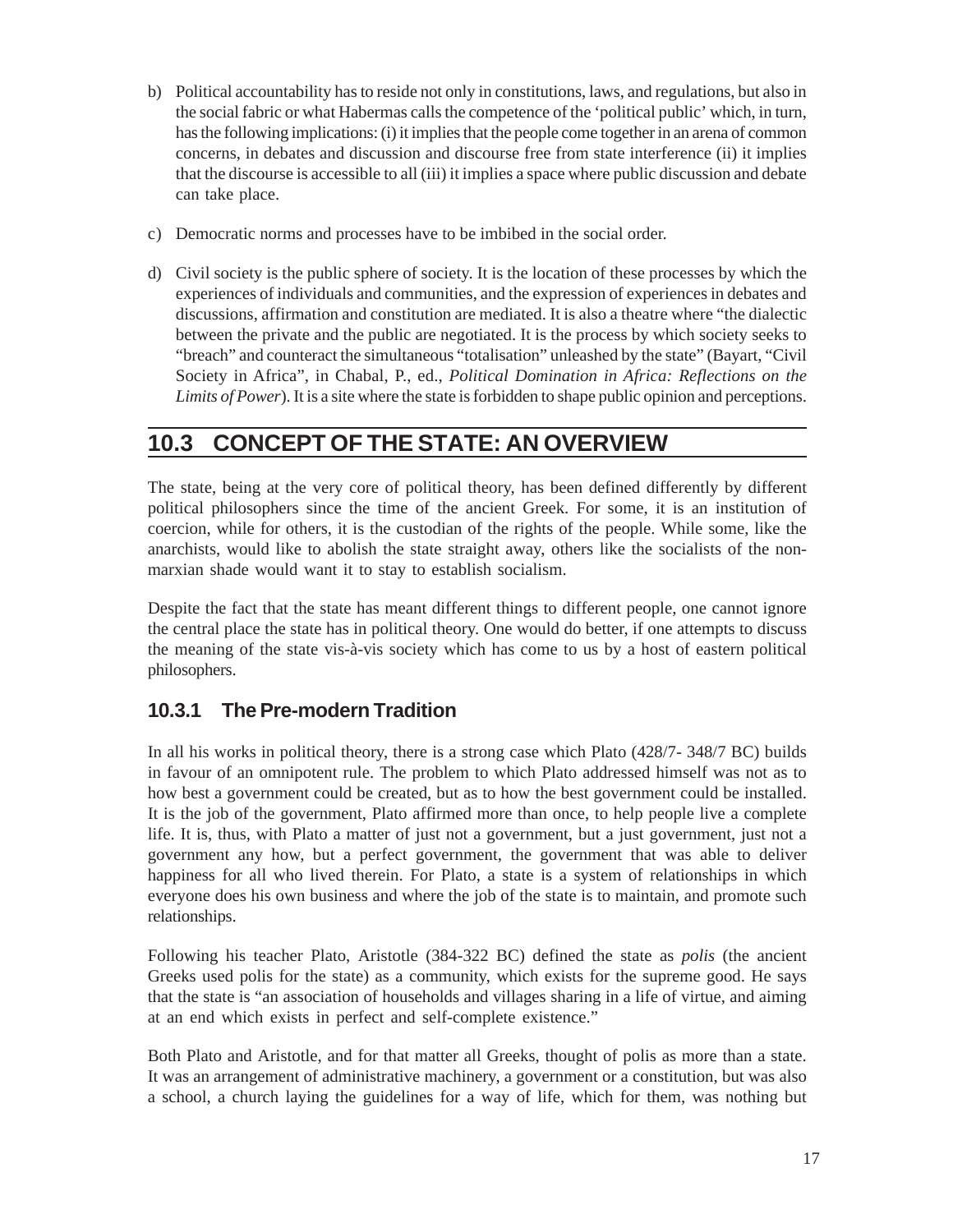leading a full life. For Plato and Aristotle, there was no distinction between the state and society: the state was an organ and a part of the society; it was submerged in the society itself. In addition, the Greeks thought of the polis as an ethical entity and that was why they assigned, ethical functions to be performed by the rulers of the state, i.e., good, happy and complete life. Barker writes, "It (the polis) is more than a legal structure: it is also a moral spirit". An ancient Greek would never imagine himself without the polis, he was only a part of the polis, a part of the whole. Barker says, "Here (in ancient Greece) were individuals, distinct from the state, yet in their communion forming the state." Wayper also says "For life to be worth living must have a meaning, and only in the polis they (the Greeks) were sure, did it acquire meaning. There was no distinction between political, social and ethical life in ancient Greece. The society was the state as the state was with Plato and Aristotle, a government: the freeman, the master was a citizen, a legislator and a member of the society; he as the ruler ruled the individual as a member of the society, all the individuals, the whole society. The slave-owing society of ancient Greek times could hardly be expected to give a theory of state, nay a theory of society, more than that of the government, precisely, the rulers".

To Cicero's writings would go the credit of giving a notion of the state which is not a polis, but a commonwealth. Like the ancient Greeks, Cicero also regards the state submerged in the society, a part, i.e., an integral part of the society. Cicero says, "The Commonwealth, then, is the people's affairs, and the people is not every group of man, associated in any manner, but is the coming together of a considerable number of men who are united by a common agreement about law and rights, and by the desire to participate in mutual advantages." From this, Cicero's theory of state can be summed up as: (i) the state is differentiated from people's gatherings, i.e., society (ii) the people enter the state after they agree on certain rules, giving people a 'legal' status, which lead them to form 'legal community (iii) the state exists when people agree to participate in its affairs. In Cicero's theory, there is a theory of state different from the theory of society; he makes a distinction between the state and the society; his theory of state is the theory of government as well as a theory of political community.

The medieval political theory in the West was mainly concerned with Christianity where social life was more a religious life regulated by the dictates of the Roman Catholic Church headed by the Pope. Christendom ruled the universe and politics was controlled by the Church. The temporal power was regarded inferior to that of the ecclesiastical, the state acting as a footnote to the wider world. The state, in the medieval European world, was thought of as a means for reaching the *City of God* (St. Augustine), and the human law was to work under the divine law, natural law and ultimately, under the eternal law (St. Thomas). It was not the society that controlled the state, but those who controlled the society– the Pope, the Church priests, the monarchs and the feudal lords– who controlled the state i.e., the state machinery.

#### **10.3.2 The Liberal-Individualist Tradition**

With the modern age ushering in the Western World during the fifteenth-sixteenth centuries, there appeared a definite theory of state. The liberal-individualist philosophers, with Hobbes (1588-1679) onward, came to make a clear distinction between the state and society by making the state a matter of mere governance. All liberals, basing their political theory on individuals, came to build political power, the state, as an instrument, some like Hobbes giving all powers to the state while others like Bentham (1748-1832) making it a non-interventionist one. All liberals argue for an autonomous individual, the degree for individual autonomy differing from philosopher to philosopher. The liberals' laurels included "individual liberties, rights as sacred as natural, property ethos, rule of law, free, competitive and market economy … all to remain free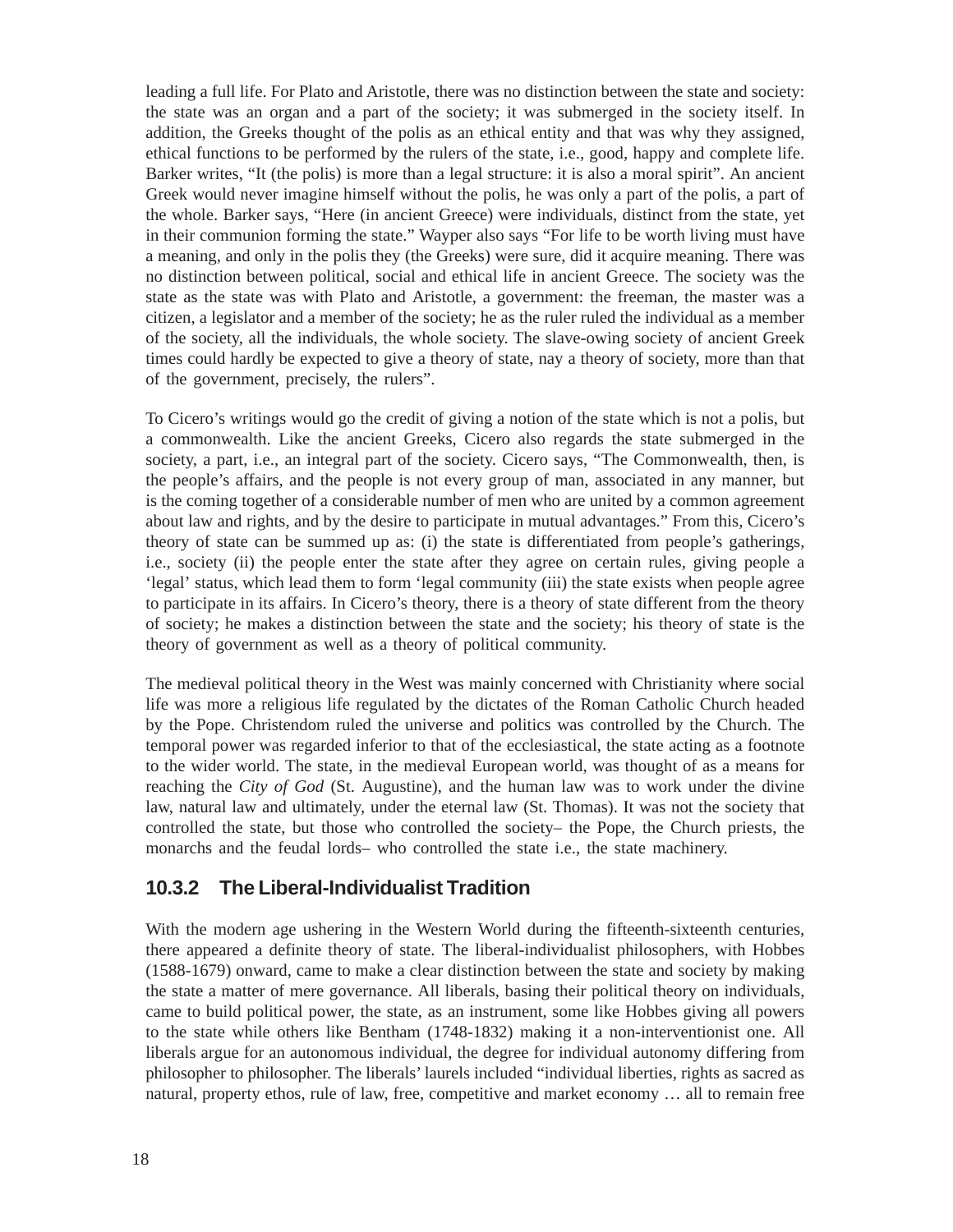from the interference of the state. The early modern political theory could not make distinction between state, and government, … All regarded state power as political power, and political power as the power of the government".

The Machiavellian state (credit goes to Machiavelli for introducing the word 'state' in Political Science), whether princedom or republic, is a power state, meaning thereby that it exists for power and exists because of the power whose main interest is to maintain, enhance and enlarge its own authority. For Bodin (1530-1596), the state is "a lawful government, with sovereign powers, of different households, and their common affairs", considering the state affairs as concerning the 'public'. "The final cause, end, or design of men", Hobbes says, "is the foresight of their own preservation, and of a more contented life".

With Locke (1632-1704), the liberal theory gets impetus and the state comes to protect property, and promote a better economic life, for liberalism comes to stay as the political philosophy of the capitalist class, the democratic flavour joining it at a later stage of development. The early liberal-democratic theory restricted the role of the state to the minimal, protecting life, liberty and property of its citizens from external aggression and internal chaos on the one hand, and providing a system of justice and public works, and amenities on the other hand, with no role for the welfare of the people.

It was John Stuart Mill (1806-1873) first, and T.H. Green (1836-1882) later who expanded the positive role of the state in preparing a conducive atmosphere where the individual could enjoy a better way of life. Mill and Green introduced democratic elements in the organisation and functioning of the state, though both could hardly leave their capitalistic shackles.

To sum up, one may, therefore, conclude that the early modern political theorists such as Machiavelli and Bodin could hardly see beyond the omnipotent state. The contractualists, especially Hobbes, had thought that in order for society to come into existence, a strong state is required. The early liberals such as Locke, Smith, Bentham held the view that as the society has the capacity to reproduce and regenerate itself, the state and its power should be minimal. But the later liberals, J.S. Mill, T.H. Green, De Tocqueville felt that numerous social associations, while enhancing social ability, could become instruments through which individuals could fashion a political discourse which could limit the nature of state power. The liberal pluralistic, in the third and fourth decades of the twentieth century were able to build a strong case for the numerous associations, existing in society, to control the omnipotence of the state while balancing the latter against the claims of the society.

#### **10.3.3 The Marxian Tradition**

The Marxian theory of the state emerged, as a reaction against liberalism. For the Marxists, state and society are two distinct entities, though the state is not independent of society. The society type explains the type of state, society providing the base on which stood the superstructure. The Marxists, regarding the state as a product of a class society, believe the state to be a class institution, protecting and promoting the possessing class, and oppressing and coercing the non-possessing class. For them, the state is an engine of class rule. But it is also an instrument of social and political change, its negative function is to destroy the remains of the earlier society, while it, through its constructive functions, builds the structure and culture of the class it is manned with.

Chandhoke discerns three theoretical moments of the Marxist theory of state. The first such moment has been when Marx and Engels, in the *Manifesto of the Communist Party* (1848)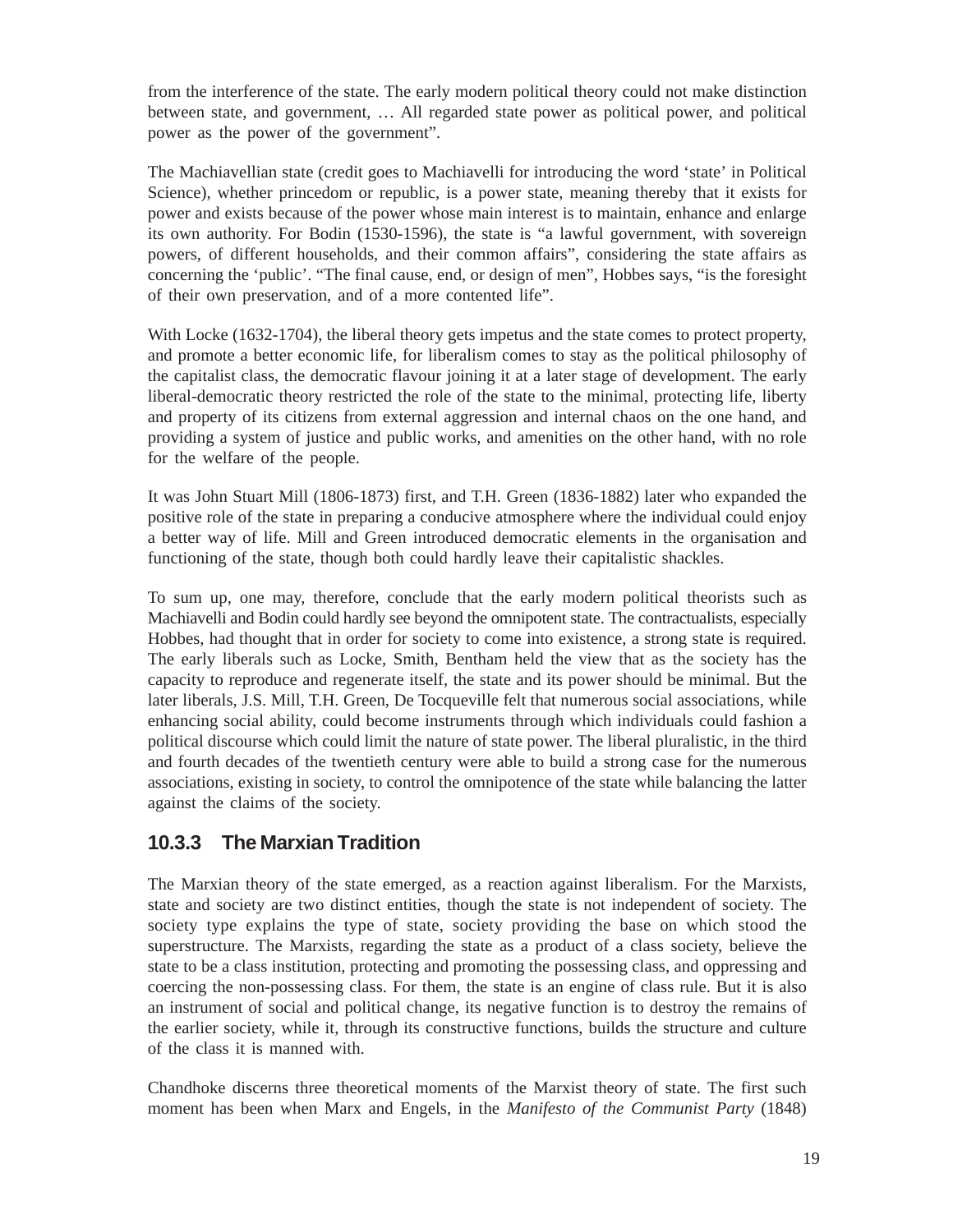regard "the executive of the modern state " as "a committee for managing the common affairs of the whole bourgeoisie". Marx also writes in the preface to *Towards a Critique of Political Economy* (1859), "the totality of these relations of production constitutes the economic structure of society, the real foundation, on which arises a legal and political superstructure and to which correspond definite forms of social consciousness." This base-superstructure model of the state was a reaction to the liberal concept of the disembodied state standing apart from society as also a reaction against the Hegelian model of the all-powerful state while subordinating civil society to it. The second moment, appearing around the 1960s and with Ralph Miliband and Hanza Alvi, questions the nature of the state and its relationship with society. In it, the state emerges as a distinct theoretical object in its own right and state-centric theory emerged as the dominant stream of political theory. The third theoretical moment was made possible through the contributions of Nicos Poulantzas and Claus Off. This moment saw political theorists preoccupied with concepts and theories. Following Gramsci, who had conceptualised the state as the political consideration of civil society, the Marxist political theorists of the third theoretical moment began a spiralling interest in civil society as the sphere where meaningful practices, both hegemonic and subversive, are generalised.

### **10.4 CONCEPT OF CIVIL SOCIETY: AN OVERVIEW**

The concept of civil society is associated with the Western intellectual tradition. With the epoichal changes in the West, the idea of civil society has grown progressively. Many factors have gone into developing the concept of the state as it has come to stay with us. These factors, to mention a few, include the emergence of secular authority, the development of the institution of property, the decline of the absolutist state, the growth of urban culture, the rise of nationalist and democratic movements, until the end of the nineteenth century and the rule of law. As the capitalist economy with its democratising features has developed, so has the concept of civil society.

### **10.4.1 The Pre-Modern Tradition**

If the idea of civil society contains in it the idea of what relates to public, the pre-modern times may well be regarded as opposed to the concept of civil society. The Platonic rulers alone were the administrators and a large number of those who constituted 'the producing class' had no role to play in public affairs. The Aristotelian notion of '*zoon politikon*' (man as a political animal) was elitistic in the sense that (i) the political animal was a male, (ii) he alone was a citizen and (iii) he alone was a property holder. The rest of the population, the women, the slaves etc., constituted Oikes, i.e., the private world and that could hardly be termed as constituting the civil society. As the 'private' was not 'public', it was not political and none belonging to it had any citizenship rights. The Greek society, Chandhoke points out, did not 'possess any notion of inalienable rights of man to individual freedom which became so prominent a feature of early version of civil society."

By developing the concept of rights, legally ordained, and especially relating to property of the individual, there did emerge the notion of 'civil society' in ancient Roman thinking. Indeed the notion of 'civil society' did need such an atmosphere to shape itself, but the ancient Roman thought could hardly rise above that, notwithstanding the attempts at making distinction between 'private' and 'public' which the ancient Romans really did.

During the whole medieval period in the West when politics took the back seat, the idea of civil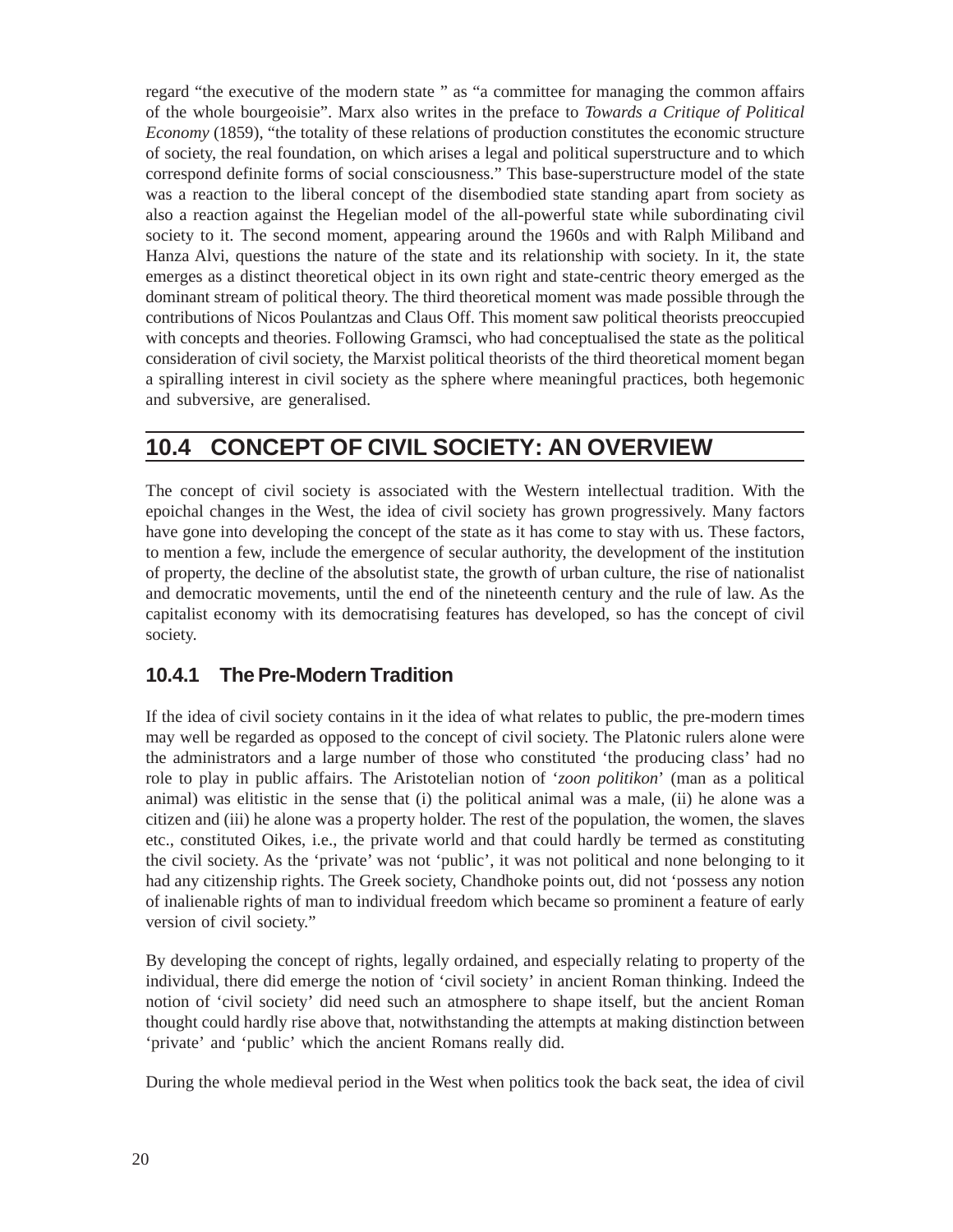society got eclipsed. What related to 'public' as 'political' was limited to a very few people called the feudal lords, barons, dukes and counts. The idea of civil society was almost unknown.

#### **10.4.2 The Liberal-Individualist Tradition**

The early modern period with Machiavelli and Bodin saw the emergence of politics, but the period itself did not witness the corresponding growth of the idea of civil society. The civil society, as a concept, rose with the idea of individuals with rights, individuals related to the state, and individuals related to others in society.

There is the clear reference to civil society both in Hobbes and Locke when the two sought to make a distinction between the 'state of nature', and the 'civil society' or the 'political society' after the contract was made. Both talk about the rights-bearing individuals; both sought the state to protect these rights. It is difficult to regard the contractualists, Hobbes and Locke, as theorists of civil society because (i) their formulations on civil society are found in an embryonic form and (ii) their attempts, despite a rational and persuasive explanation on state and society, remained arbitrary (see Chandhoke, *State and Civil Society*).

The concept of civil society has emerged clearly between the seventeenth and the nineteenth century, especially with the classical political economy theorists such as Adam Smith. Classical political economy, echoing individual rights like laissez faire, freedom, equality, made the institution of state as simply irrelevant, devaluing it, and that of civil society as what Marx had said 'theatre of history'. This helped "the civil society", Chandhoke writes, "as a historically evolved area of individual rights and freedoms, where individuals in competition with each other pursued their respective private concern."

The advent of the idea of civil society, coming from the writings of political economy theorists, was to have its shape vis-à-vis the state. J.S. Mill and De Tocqueville who thought that the state had become much more powerful than desired, sought to limit the power of the state through the mechanism devised in the ever developing concept of civil society. Chandhoke sums up this phase of liberalism, saying: "…. Civil society was used as a concept primarily for organizing state-society relations. The expansion of the state, it was perceptively recognized, would contribute to the shrinkage of the civil arena. State power could be limited only with the expansion of civil society."

The process of democratisation in the west made it possible for civil society to expand itself, and in the process, restricted the area of the state. But elsewhere, the concept of the state gained prominence restricting thus, the arena of civil society. The views of Hegel, and therefore, of Marx and Gramsci should be of some interest.

### **10.4.3 The Hegelian, Marxian and Gramscian Traditions**

There is a definite relationship between the state and civil society in the writings of Hegel (1770- 1831). He views the state as the latest link growing out of the development of various institutions. Describing the state as the synthesis, representing universality, of the thesis of families and the anti-thesis of civil society, Hegel recognises the state as higher in kind than civil society. Hegel regards the state as the highest, the latest, and even the final form of social institutions. For him, civil society, as the anti-thesis of the thesis of family is "an expression for the individualist and atomistic atmosphere of middle class commercial society in which relationships are external, governed by the 'unseen' hand of the economic laws rather than by the self-conscious will of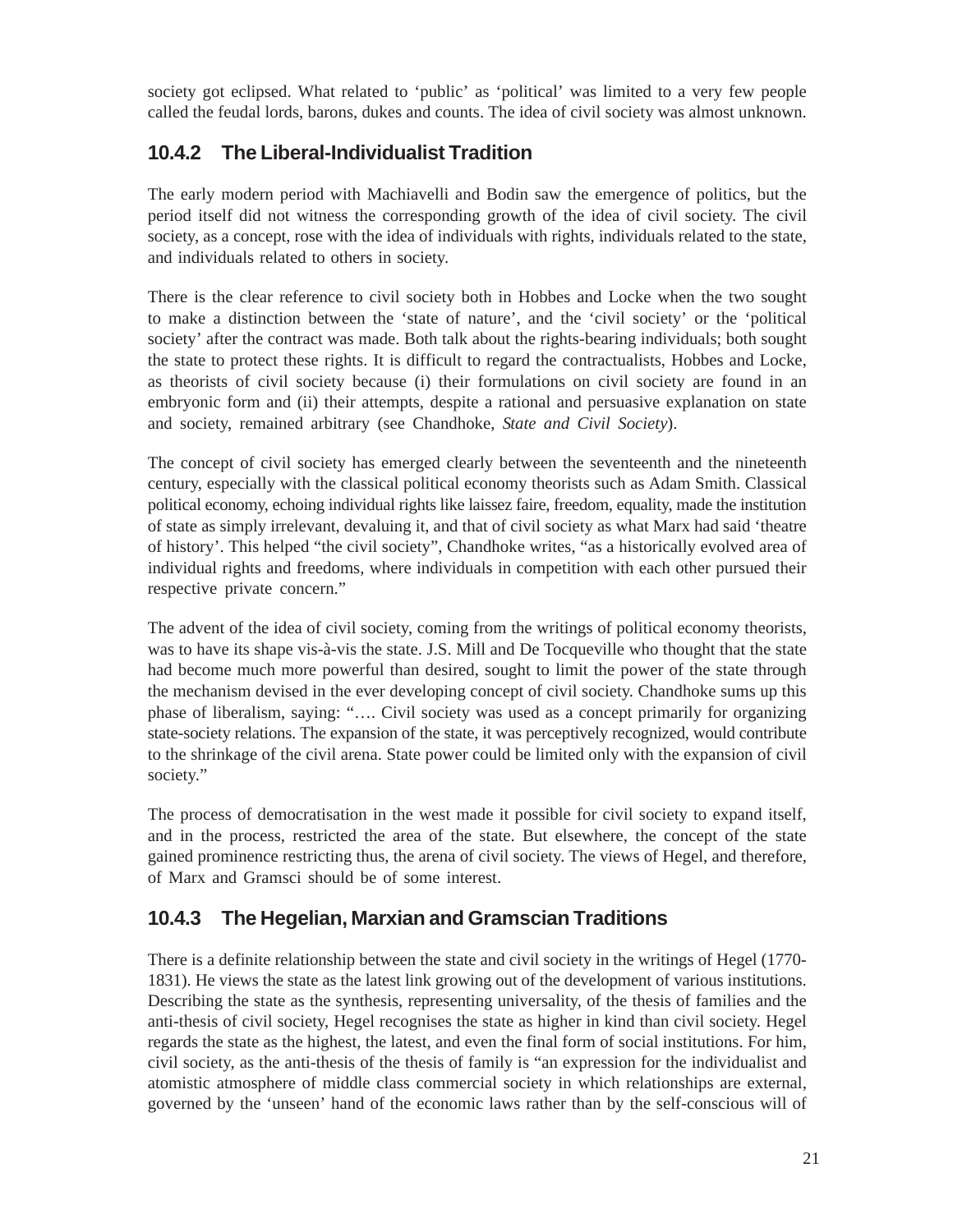persons." So, civil society, a negative institution as it is for Hegel, belongs to the "realm of mechanical necessity, a resultant of the irrational forces of individual desires", governed, as Sabine says for Hegel, "by non-moral casual laws and hence, ethically anarchical." The thesis (the family) and the anti-thesis (the civil, the bourgeois society) merge into what Hegel calls the state (the synthesis). Thus, the state comes to have the universality of civil society and the specificity and the individuality of the family.

Thus, while the political economy and the liberal-democratic theorists had given primacy to civil society, and had given the state a back seat, Hegel reverses the position and puts the state in the position of civil society. According to Hegel, ultimately civil society is subordinated to the state, and the individual, to the whole. "Consequently, in Hegelian formulation", Chandhoke says, "there can be no interrogation of the state, of its designs for universality, or of its rationale. The resolution of the contradiction of civil society is the state, and therefore, between the people and the state, there is no dichotomy, only legitimacy and acceptance."

Marx, unlike Hegel who had made the civil society a hostage and who had idealised the state, seeks to restore the civil society to the position of making it the theatre of history. But the civil society, Marx argues, has failed to live up to its promises, had failed to create a situation where the individual could find freedom and democratic transformation, had to seek ways and means through which individuals could integrate into the society and the state.

Gramsci (1891-1937) following Marx and developing his theory of state takes into account the reality of civil society. His main proposition is that one cannot understand the state without understanding the civil society. He says that the 'state' should be understood as not only the apparatus of government, but also the 'private' apparatus of hegemony or civil society. Building on the Marxian notion of the state, Gramsci makes a distinction between the state as a political organisation (the integral state, the visible political constitution of civil society) and the state as government. The integral state keeps reproducing itself in the practices of everyday life through activities situated in civil society. It is hegemony which provides moral and intellectual leadership to practices in civil society. Hegemony, for Gramsci, works for both, for the dominant as well as the subaltern class in civil society. Each class must, Gramsci says, before seizing power, hegemonise social relations in society.

To sum up, it may be said that for both the liberals and the Marxists, civil society is primary. While the liberals argue for the separation of civil society from the autonomy of the state, the Marxists, on the other hand, create an alternative tradition of civil society, in which, the civil society, with its all potentialities, has to keep itself always reorganised and transformed.

### **10.5 RELATIONSHIP BETWEEN STATE AND CIVIL SOCIETY**

The relationship between state and civil society is important in so far as it suggests the comparative position of each in relation to the other. In some analyses, this relationship is depicted as a zerosum game: the stronger the state, the weaker the civil society; the weaker the state, the stronger the civil society. Obviously, the expansion of the area of state activity would help minimise the role of civil society; the expansion of the area of civil society would help, on the other hand, minimise the role of the state. In modern liberal societies of our time, the civil society 'sphere' is larger than that of the state, while in dictatorial regimes of any sort, the state's 'sphere' is larger than that of civil society.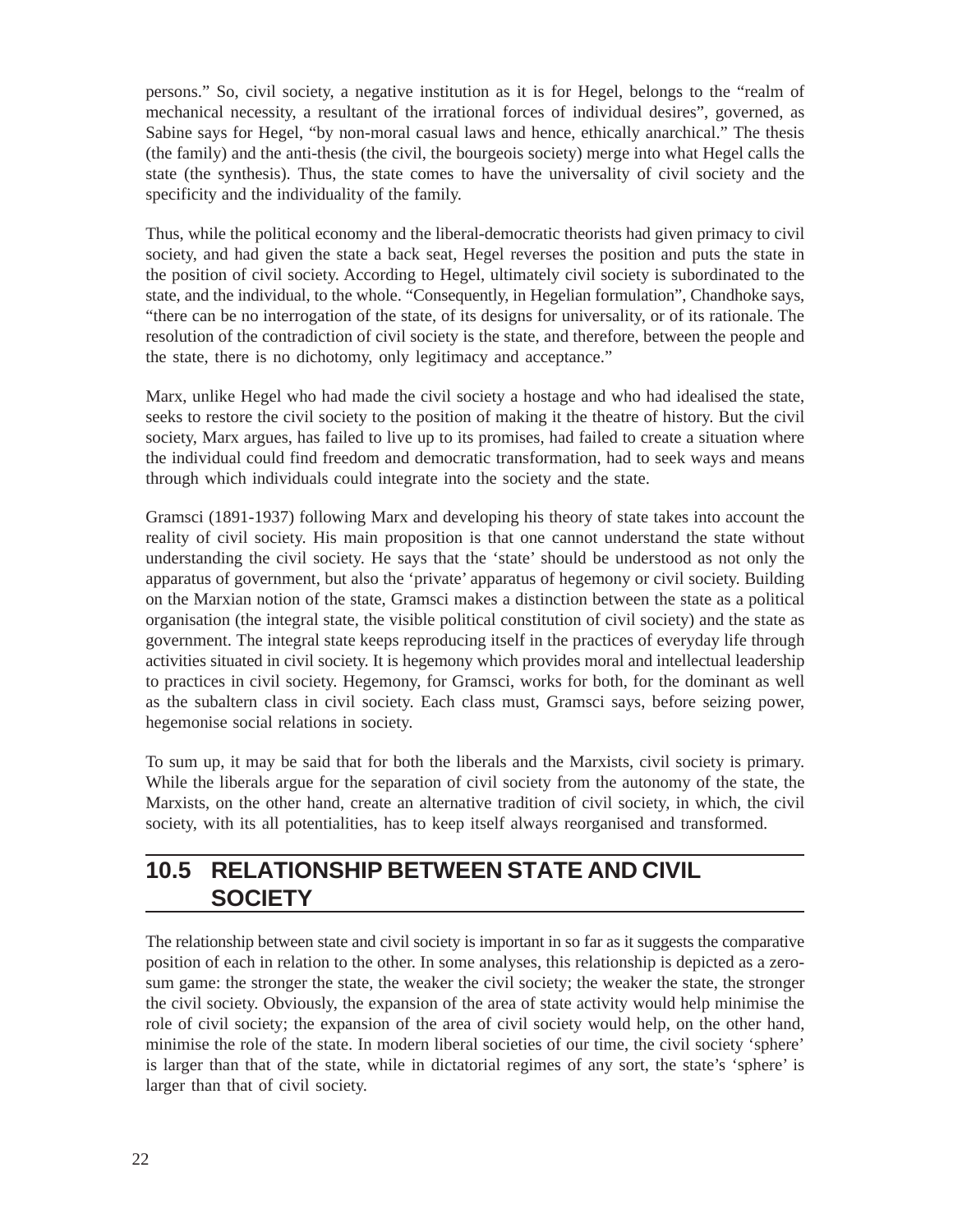#### **10.5.1 State and Civil Society: Integrative Relationship**

State and civil society are not two opposite concepts. One does not stand in conflict with another. Neither is one the anti-thesis of the other. The two should not be regarded as usurping the area of each other. It is not a zero-sum game relationship between the two. Indeed, the relatively stronger state would put a premium on the role of civil society, but this, in no way, diminishes the effectiveness of civil society. The libertarian view, expressed in the writings of Hayek or Nozick, that the state is likely to oppress civil society is, more or less, ill-founded. The fact of the matter is that the relationships between state and civil society are reciprocal; the relationships are of an integrative nature, each strengthening the cause of the other. It is, infact, difficult to conceive of civil society functioning successfully without the state. We see the citizen simultaneously constrained by the state and protected by it. It is the state which provides the integrative framework within which the civil society operates; civil society cannot function properly without the state. The integrative framework, as expressed in laws and rules, is accepted as valid by all, the framework needs to be administered neutrally and in a manner consistent with the shared culture of society. We cannot imagine life without this integrative framework, which creates a degree of coherence and without which civil society is likely to become uncivil. Civil society has to open up, in the face of the all-powerful state, to challenge the bureaucratic devices lest it ends up in rigidity. It is, thus, the reciprocity between state and civil society that is significant or at least, should be considered significant. State power is to be exercised within the larger and wider sphere of civil society, and civil society has to keep state power on its toes so that it does not degenerate into absolutism.

#### **10.5.2 State, Civil Society and Democracy**

The two concepts, state and civil society, are not in conflict with each other. Democracy integrates the two. The claims of the state get strengthened by civil society and civil society is made more stable through the state. The two have to work in a democratic frame: the democratic state within the framework of democratic civil society. In a democratic system, state and civil society can collaborate for effective functioning of each. The state has to be constituted democratically, wherein its powers are decentralised and its functions are performed within the rules and procedures already laid. Such a state has to respond to the ever-growing demands of civil society. Its role, more or less, is to coordinate, it has to interfere least in the social and economic life of the people; it has to be regulative in character.

Civil society has to be more open and diversified. It has to keep the dialogue continuous and constant with the state and within all the constituents making it. Its area has to be ordained freely and openly, devices making up public opinion and public discourse state-free.

In liberal-democratic states, there is a constant interplay of forces belonging to the state and civil society, each putting an imprint on the other. In dictatorial regimes, state power is used to control civil society and civil society gets integrated into the state: the state speaks for the civil society. Democracy alone unites the state with civil society. The state cannot exist for long if it is not democracy laden; civil society cannot exist unless it is democratically structured and functions democratically.

A democratic state cannot exist if it is restrictive, coercive, prohibitive, and imposing; it cannot exist if it does not provide the civil society frame in perfect order; it cannot exist if it does not guarantee rights and freedoms to individuals. Likewise, a democratic civil society cannot exist if it does not allow every individual to act in the public sphere, it cannot exist if each and every citizen does not have equal claim on the state, if each citizen is not respected as a human being.